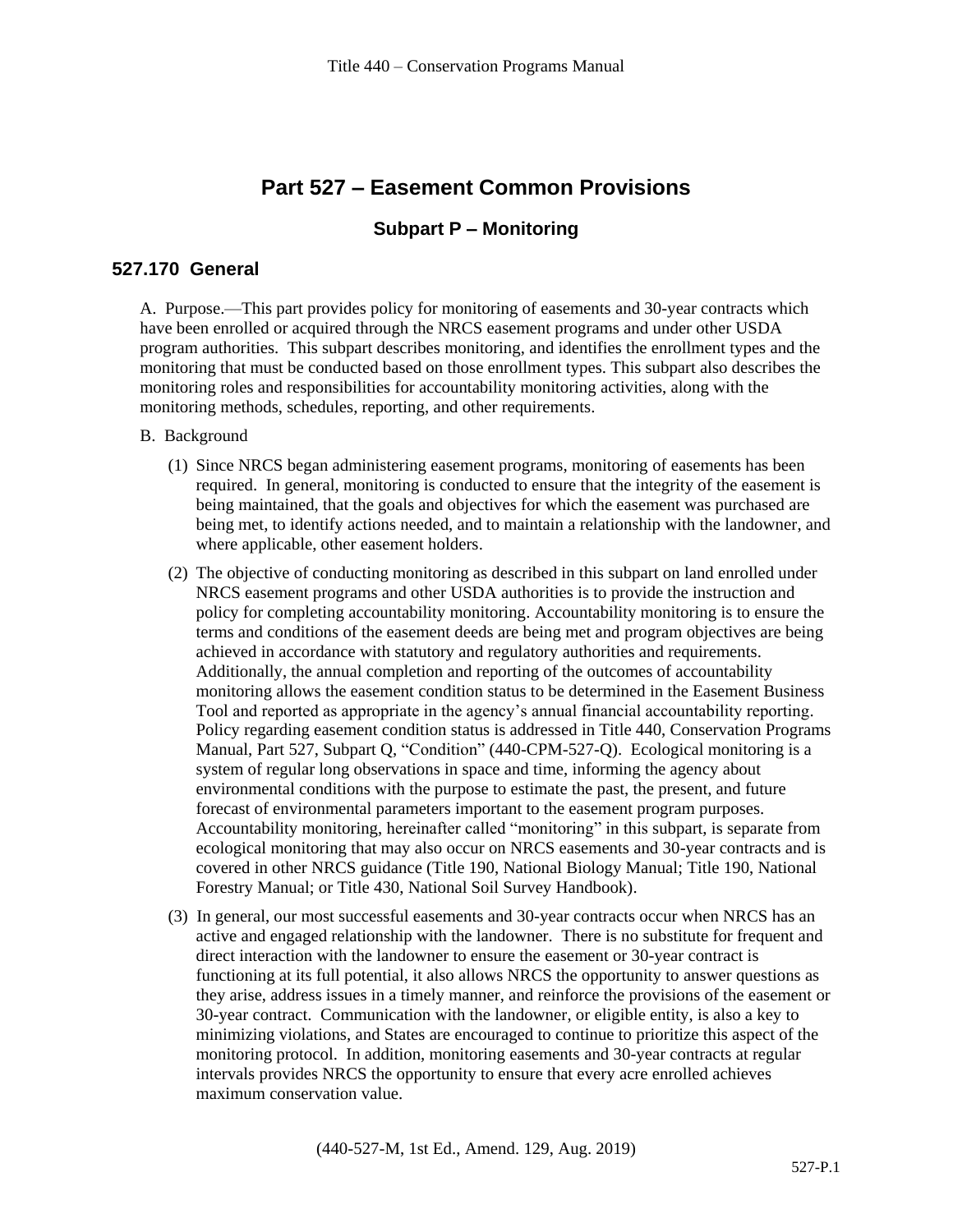## **527.171 Terms, Applicability, Roles and Responsibilities**

A. Terms.—Stewardship land is land and land rights owned by the Federal government but not acquired for or in connection with items of general property, plant, and equipment (PP&E). Under this definition, for NRCS, stewardship lands technically include easements that the agency (as NRCS, the Soil Conservation Service (SCS), or the Commodity Credit Corporation (CCC)), acquired on behalf of the United States, and is identified in the easement deed as a grantee or holder of the easement, or has other real property interests identified in the easement deed. (see fig. 527-P1). Nonstewardship lands include easements held by eligible entities, where the United States is not identified as a grantee in the easement deed but does have a third-party or contingent right of enforcement. Nonstewardship lands also include lands enrolled under 30-year contracts. (see fig. 527-P2)

| Program                                       | <b>Enrollment Type</b>                              |
|-----------------------------------------------|-----------------------------------------------------|
| Agricultural Conservation Easement Program -  | All easements (including RCPP)                      |
| Wetland Reserve Easement (ACEP-WRE)           |                                                     |
| Emergency Wetlands Reserve Program (EWRP)     | All easements                                       |
| Emergency Watershed Protection Program -      | All easements                                       |
| Floodplain Easements (EWPP-FPE)               |                                                     |
| Farm and Ranch Lands Protection Program       | All easements enrolled in fiscal years 2006-2008    |
| (FRPP)                                        | and any easements with United States as grantee     |
| Grassland Reserve Program (GRP)               | All easements held by the United States             |
| <b>Healthy Forests Reserve Program (HFRP)</b> | All easements (including RCPP)                      |
| Other Stewardship Lands (OSL)                 | All easements – Any easements or real property      |
|                                               | interests held by the United States (by and through |
|                                               | NRCS, SCS, CCC, etc.) acquired outside of           |
|                                               | easement program authorities listed above and       |
|                                               | under the management or authority of NRCS.          |
|                                               | May includes but is not limited to wetland          |
|                                               | conservation compliance easements, wetland          |
|                                               | mitigation easements, Public Law 566 easements,     |
|                                               | and flowage easements, as identified in the         |
|                                               | individual deed.                                    |
| Wetlands Reserve Program (WRP)                | All easements                                       |

| <b>Figure 527-P1: NRCS Stewardship Lands</b> |
|----------------------------------------------|
|----------------------------------------------|

#### **Figure 527-P2: NRCS Nonstewardship Lands**

| <b>Enrollment Type</b>                            |
|---------------------------------------------------|
| All easements (including RCPP)                    |
|                                                   |
| 30-year contracts ** (including RCPP)             |
|                                                   |
| All easements held by eligible entities where the |
| United States is not a grantee (except those      |
| enrolled in 2006-2008, which are considered       |
| stewardship lands)                                |
| All easements held by the eligible entities       |
|                                                   |
| 30-year contracts** (including RCPP)              |
|                                                   |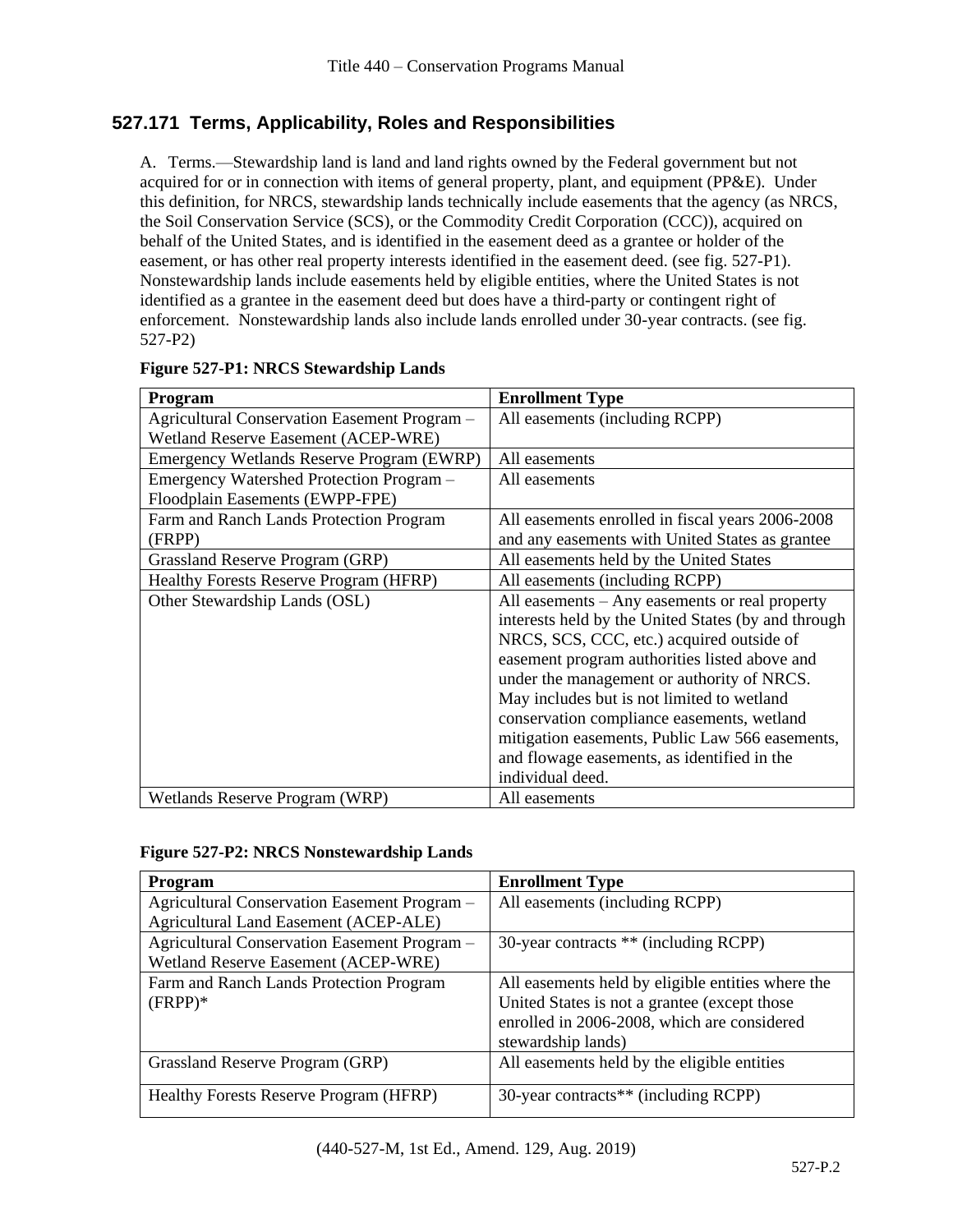| <b>Wetlands Reserve Program (WRP)</b> | 30-year contracts ** |
|---------------------------------------|----------------------|
|                                       |                      |

\*Note – FRPP also includes the predecessor program Farmland Protection Program (FPP) \*\*Note – Nonstewardship lands to be monitored in accordance with the stewardship land requirements as identified below.

B. Applicability.—In general, the monitoring requirements, methods, and schedules outlined in this policy are to be applied based on the enrollment type and whether the land is stewardship land or nonstewardship land as identified in the figures above. The only exception is that the monitoring of 30-year contracts must follow the monitoring schedule and policy as if it was stewardship land due to the NRCS responsibilities under the terms of the 30-year contract, the length of the contract, and the significance to NRCS in ensuring that maximum conservation value is achieved.

C. Monitoring Roles and Responsibilities

- (1) Easement Programs Division (EPD).—Provides monitoring policy, guidance, oversight, coordination, support, and training to States, acquires and makes available nationwide stewardship land imagery (SLI), conducts quality assurance reviews, and ensures the availability of the Easement Business tools for reporting and tracking monitoring data.
- (2) Regional Conservationists.—Responsible for reviewing cooperative or grant agreements that exceed the State conservationist's approval authority or the prescribed dollar amount and providing delegations of authority for approved agreements. Responsible for providing oversight to ensure adequate staff levels with State or provide cross-State coordination to monitor easements annually. They review periodic summary reports from States on various program implementation matters, including, but not limited to easement monitoring.
- (3) State Conservationists.—Responsible to assign, train, and manage appropriately qualified staff resources to conduct monitoring pursuant to this and other applicable easement monitoring policies. State conservationists are responsible to ensure agreements or contracts contain all required provisions to ensure monitoring meets applicable policy, that non-NRCS personnel have appropriate training and access to needed materials to conduct such monitoring, and that all provided deliverables are compliant. State conservationists ensure the State quality assurance plan includes an easement monitoring component, which also includes provisions for monitoring conducted by non-NRCS personnel through agreements or contracts. They assign and manage NRCS staff resources to conduct the easement component of the State quality assurance plan. State conservationist will follow up with the eligible entity regarding noncompliance actions in accordance with the applicable violations and enforcement policy.
- (4) Eligible Entities.—Holders and grantees of easements acquired through FRPP (including FPP), GRP, ACEP-ALE, or Wetland Mitigation Banking Program (WMBP) are responsible for conducting annual monitoring activities as set forth in their the executed cooperative or grant agreements under the specific program and in the individual easement deeds. Eligible entities must conduct monitoring at their own expense and provide a copy of their annual monitoring report to NRCS.

### **527.172 Monitoring Requirements and Methods**

- A. Monitoring Requirements
	- (1) Monitoring must be conducted every year after an easement closes or 30-year contract is executed. The findings of the monitoring must be documented and reported once each fiscal year for every closed easement and executed 30-year contract. The method, schedule, and specific monitoring questions to be asked and answered are based upon the enrollment type,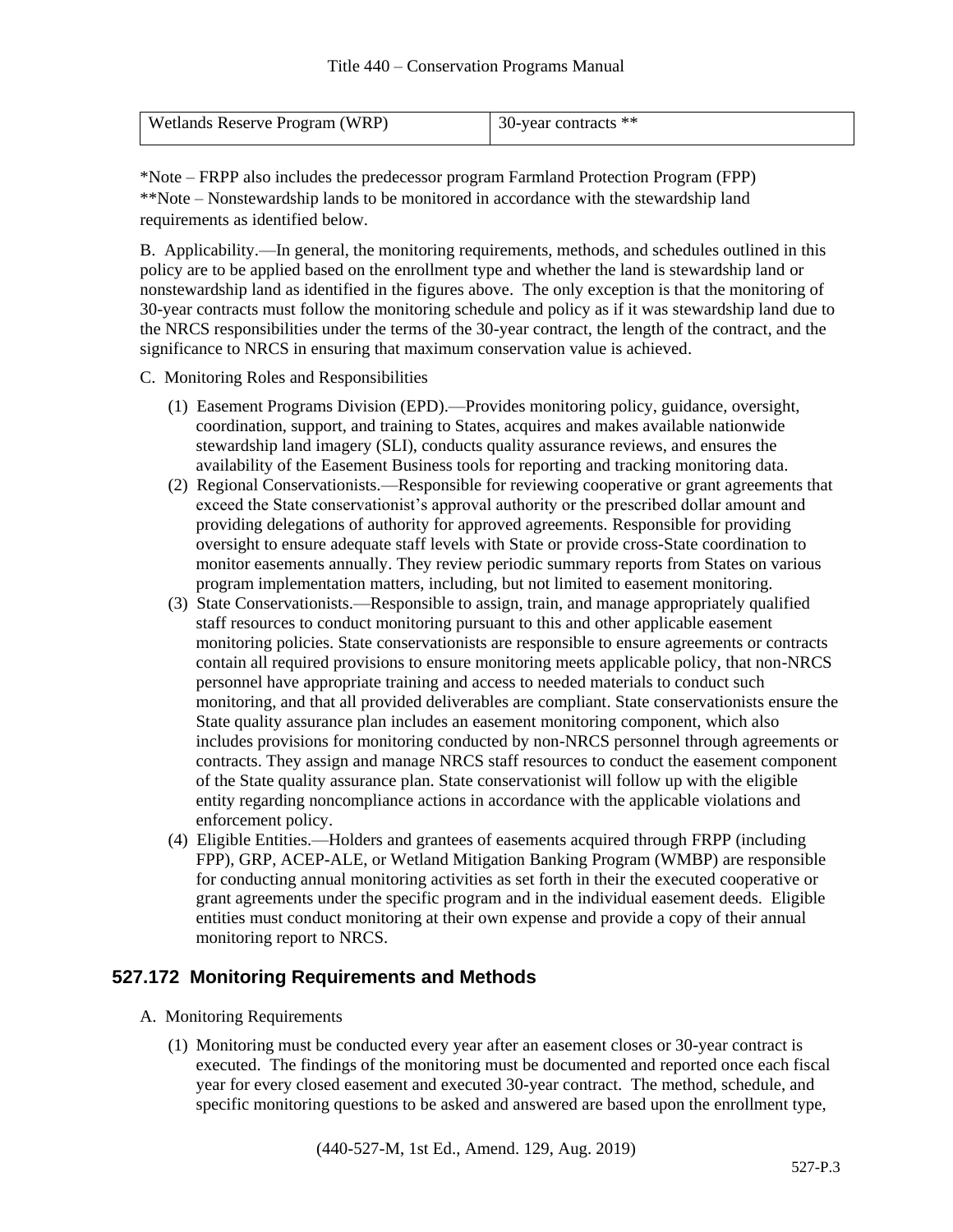whether the land being monitored is stewardship or nonstewardship land, and other specific requirements outlined in this subpart.

- (2) The "Annual Monitoring Worksheet" must be completed every fiscal year (see Subpart Y, "Exhibits," for the "Annual Monitoring Worksheet"). The annual monitoring worksheet identifies the specific questions that must be answered based on the monitoring method being used.
- (3) In order to determine compliance with terms and conditions, and to determine if program and site-specific objectives are being met, the person conducting the monitoring must first review the relevant documents governing that easement or 30-year contract. This includes but is not limited to the individual easement deed, active easement plans (conservation, management, restoration, etc.), restoration designs or contracts, active or recently expired compatible use authorizations, easement violation remediation plans, applicable monitoring agreements or contracts, cooperative or grant agreements with eligible entities, correspondence, and any other documents that will aid the person conducting the monitoring in answering the required monitoring questions.
- (4) Annual verification of ownership is a required component of all monitoring methods. Documentation of current landownership is required in each easement case file and on the annual monitoring worksheet. The party responsible for verification of the current landownership is based on whether the land is stewardship or nonstewardship lands.
	- (i) Allowable verification methods include but are not limited to onsite visit, phone call, email, letter, or obtaining a public record (see Subpart Y, "Exhibits," for a sample annual landowner reminder letter).
	- (ii) Documentation of the verification may include but is not limited to conservation assistance notes of the in-person contact or phone call, or a copy of email, letter, or public record documents.
- (5) Stewardship Lands.—States may use any methods listed in paragraph (4)(i) for ownership verification. Every 1 in 5 years, States must affirmatively verify current ownership through a search of the public records and retain a copy of the public record document in the official easement case file. For stewardship lands, States may procure services of a third party to conduct a search of the public record through a contract or agreement, or as part of a larger monitoring agreement.
- (6) Nonstewardship Lands.—States may rely on the entity monitoring reports to document ownership 4 out of 5 years. During NRCS monitoring, States may use any method listed in paragraph (4)(i) for ownership verification.
	- (i) For ACEP-ALE and FRPP, the entity monitoring report may be used for ownership verification annually.
	- (ii) When NRCS must exercise its contingent right of enforcement, the stewardship lands ownership verification methods must be followed until enforcement is resumed by a qualified entity.
- B. Monitoring Methods
	- (1) Offsite.—Offsite monitoring requires a review of the governing documents (i.e., conservation easement deed, conservation plans, easement plans, or CUAs), an inspection of the most recent stewardship land imagery (SLI) or a surrogate high resolution equivalent (as outlined below) of the property, and verification of the current landownership. The most recent SLI may be from the prior year due to the imagery acquisition cycle. When SLI is unavailable, most recent, best available, high-resolution imagery (e.g. less than 1-meter spatial resolution) must be used as an alternative source. The imagery used for the current monitoring must not have been used on a previous offsite monitoring. The offsite monitoring questions as identified on the "Annual Monitoring Worksheet" must be answered.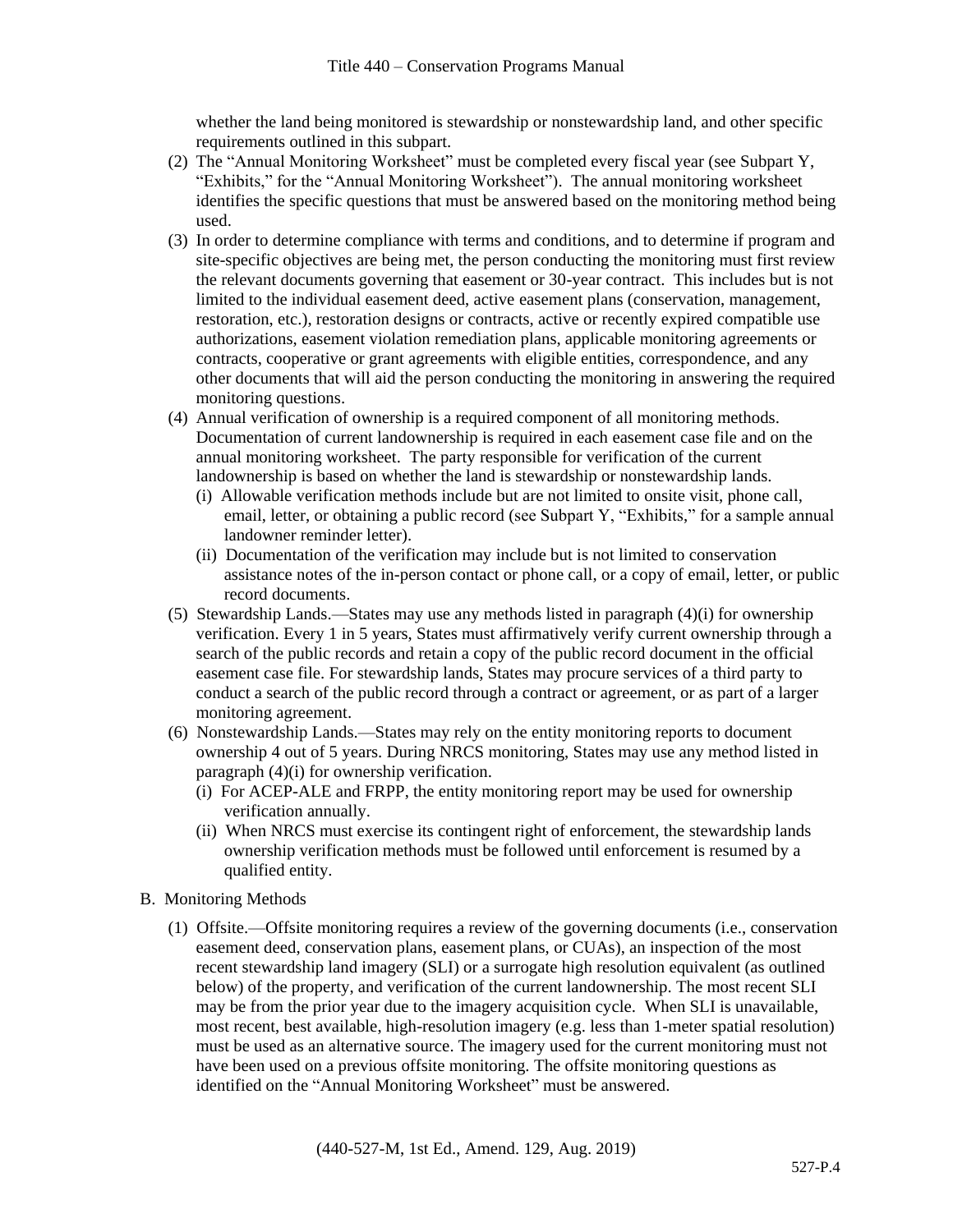When completing offsite monitoring—

- Compare previous year SLIs or other high-resolution imagery for change detection in vegetation, structures, trails, boundary encroachment, etc.
- Maps or images should be stored electronically in the Easement Business Tool for use during investigations of potential violations.
- Review of the prior year annual monitoring worksheet.
- Review of the conservation assistance notes and correspondence since the last monitoring.
- Obtain information and input from other NRCS employees or partners that have been on the easement or 30-year contract area or in contact with the landowner since the last monitoring.
- (2) Onsite.—Onsite monitoring requires review of the governing documents (i.e., conservation easement deed, conservation plans, easement plans, or CUAs), an inspection of the most recent SLI or a surrogate high resolution equivalent (as outlined below) of the property, contact with the current landowner, and an onsite inspection. The most recent SLI will be from the prior year due to the imagery acquisition cycle. When SLI is unavailable, most recent, best available, high-resolution imagery (e.g. less than 1-meter spatial resolution) must be used as an alternative source. NRCS will notify the landowner prior to the onsite inspection of the enrollment area and provide the landowner an opportunity to participate (see Subpart Y, "Exhibits," for a sample landowner notification of onsite monitoring). If the landowner cannot be reached or is not available, the onsite monitoring must still be conducted. When onsite monitoring is conducted, all questions on the "Annual Monitoring Worksheet" must be answered as applicable. Onsite monitoring is the only method used during the initial restoration phase of the easement.

Note: For the WMBP, entities and partners must follow the monitoring procedures identified in the "Mitigation Banking Instrument" for each individual wetland mitigation bank.

- (i) Prior to onsite monitoring:
	- Contact the landowner at least 1 month prior to the scheduled visit. Contact the landowner 1 week prior to confirm visit.
	- If unable to contact landowner by phone, send the landowner an email or letter asking him or her to contact your office and schedule the visit.
	- Contact the entity to schedule the onsite monitoring visit with the landowner and coordinate the visit with the entity monitoring.
	- Complete the ownership verification section of the "Annual Monitoring Worksheet" when the landowner is contacted.
- (ii) When completing onsite monitoring—
	- Walk the easement perimeter.
	- Verify boundary signage.
	- Walk the interior of the easement property, focusing on roads, trails, or other easily accessed areas or other areas of concern.
	- Verify physical and legal access.
	- Inspect any conservation practices, such as water control structures or other restoration infrastructure to determine if management, repairs, or replacement are needed.
	- Confirm compliance with any existing CUAs.
	- Review easement, restoration, and landowner objectives to determine if other CUAs.
	- Determine if potential violations exist.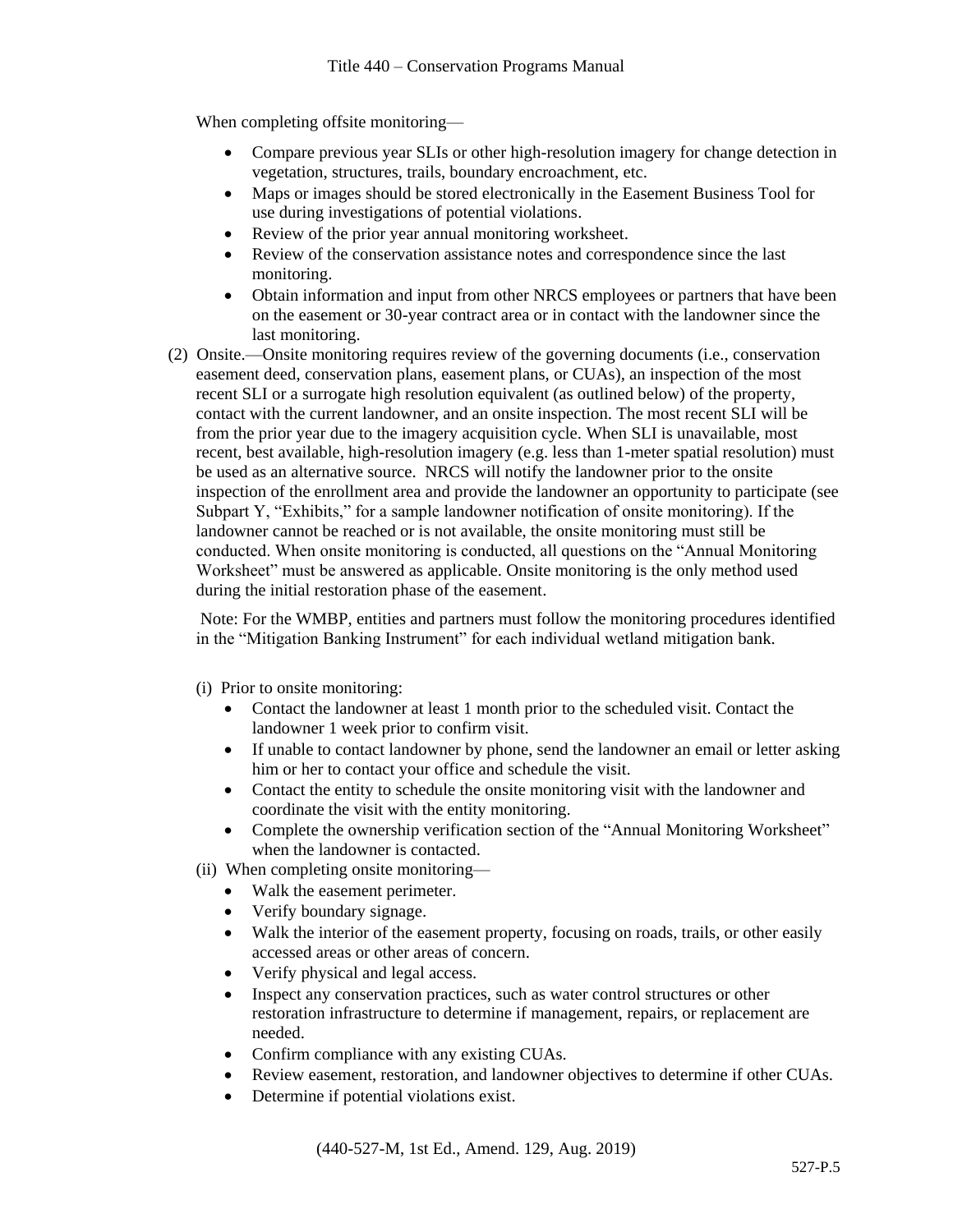- Delineate ownership on a map.
- Take photographs and GPS locations of items documented on worksheet.

Note: Photographs, GPS locations, and GPS track should be stored in the Easement Business Tool.

- (iii) Employee Safety
	- If landowner or landowner representative prohibits NRCS from conducting an onsite visit or threatens an NRCS employee or contractor before, during, or after the onsite visit, the NRCS employee or contractor must take the following actions:
		- Remove themselves from the situation.
		- Report the threat to their supervisor, and, for contractors, to the designated NRCS contact.
		- Thoroughly document the threat on the monitoring form and in the conservation assistance notes.
		- Retain any recorded messages, emails, or written correspondence from the landowner or landowner representative in the official easement case file.
		- Retain any a copy of all pertinent information listed above, as well as any photographs, maps, or other documents in the official easement case file.
		- Follow the steps outlined in Subpart Y, "Exhibits," for employee safety protocols.
	- The prohibition or threat from a landowner or his or her representative does not prevent monitoring from being conducted. The monitoring schedule may need to be adjusted to an offsite monitoring type until the situation is resolved. The adjustment to the schedule must also be documented in the conservation assistance notes and the Easement Business Tool.
- (3) Eligible Entity Monitoring
	- (i) Eligible entities who have entered into a cooperative or grant agreement with NRCS for the acquisition of conservation easements through ACEP-ALE, FPP, FRPP, or GRP are responsible for conducting the monitoring of the easement to ensure compliance with the terms and conditions of the easement deeds. The specific monitoring requirements are set forth in the cooperative or grant agreements and in the terms of the individual easement deeds. At a minimum, eligible entities must conduct monitoring annually and must submit a monitoring report to NRCS annually (see Subpart Y, "Exhibits," for a sample annual entity reminder letter).
	- (ii) NRCS will review the annual monitoring reports submitted by the eligible entities. Every fiscal year, NRCS will enter the applicable information and answer the required questions in the "Entity Monitoring" section of the Easement Business Tool based on the information provided in the entity's annual monitoring report. A copy of the entity's annual monitoring report must be uploaded into the Easement Business Tool. In addition, other notes or observations from the entity report should be recorded in the space provided in the Easement Business Tool. NRCS will document any noncompliance or needed action items and follow up with the eligible entity in accordance with applicable program or violations and enforcement policy.
- C. Observations.—An observation entails documenting something reported or seen related to the easement area. NRCS will document the observations in the conservation assistance notes. The observation can be a precursor to a required onsite monitoring, beginning violation documentation, or a note regarding the current condition. If the observation requires further action, NRCS should contact the current landowner to schedule an onsite field inspection or an onsite monitoring of the enrollment area. An observation does not replace the annual monitoring methods.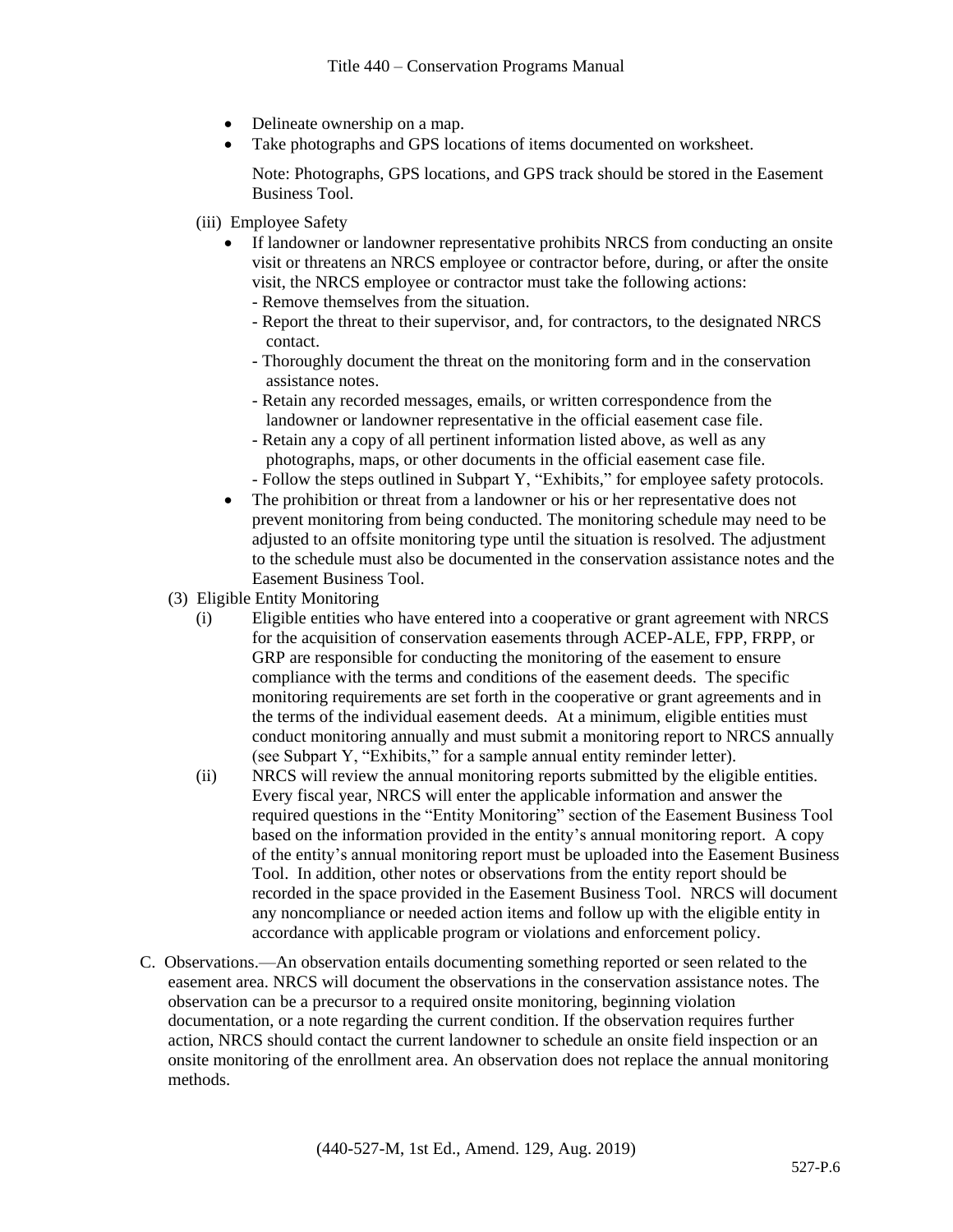D. Based on the outcome and findings of the monitoring event, States must conduct any needed next steps in accordance with the appropriate policy. If next steps include the updating of conservation or management plans, or actions needed to address resource issues identified during the monitoring event, refer to the applicable individual program policy. In the event that a potential or confirmed violation is identified during the monitoring, States must also follow the applicable program policy and 440-CPM-527-S, "Violations and Enforcement", to notify landowners in a timely manner. After landowners are notified of the potential or confirmed violation, the landowner will work with NRCS to plan steps towards a timely resolution of the identified violation. Policy related to the impact of monitoring on the determining the easement condition status is provided in 440-CPM-527-Q, "Condition."

### **527.173 Monitoring Schedules**

A. In general, a monitoring must occur at least once every fiscal year for every stewardship easement and 30-year contract. For monitoring conducted by eligible entities, monitoring mustoccur annually, and a monitoring report submitted to NRCS. The following sections provide the standard monitoring schedules and identify circumstances that may require adjustments to the standard monitoring schedule (see Subpart Y, "Exhibits," for an example standard monitoring schedule chart).

B. Standard Stewardship Lands Monitoring Schedule

Onsite monitoring can occur every fiscal year; however, the following schedule provides the minimum requirements for monitoring stewardship lands:

- (i) Monitoring is not required in the fiscal year that the easement is closed or 30-year contract is executed as long as the final certificate of use and consent visit has been conducted that fiscal year.
- (ii) Onsite monitoring must be conducted during the fiscal year immediately following easement closing and each fiscal year thereafter until restoration is reported as complete in the Easement Business Tool.
- (iii) Onsite monitoring must also be conducted for three (3) fiscal years following the fiscal year that restoration is reported as complete in the Easement Business Tool. If restoration was not required, the restoration completion date entered into the Easement Business Tool should be the date of easement closing or 30-year contract execution, and onsite monitoring must be performed for three (3) fiscal years following easement closing or 30-year contract execution.
- (iv) In the fourth fiscal year after the completion of restoration or, if no restoration is scheduled, the fiscal year following easement closing, a repeating five (5) year monitoring cycle begins. The five-year cycle consists of four (4) consecutive fiscal years of offsite monitoring followed by a fifth fiscal year of onsite monitoring.
- C. Adjustments to the Standard Stewardship Land Monitoring Schedule
	- (1) In general, onsite monitoring is the best tool for maintaining relationships with landowner, ensuring compliance with the terms and conditions of the easement or 30-year contract, and achieving best possible conservation outcomes. Therefore, at any time during the five-year cycle described above, the State may elect to conduct an onsite monitoring instead of an offsite monitoring.
	- (2) Because onsite monitoring is also a critical tool for managing the risk to the agency and preventing more serious issues, the following circumstances require onsite monitoring to be conducted more frequently than the one-in-five-year cycle, as follows:
		- (i) If there is an ownership change and the new owner was not a part of the original easement or 30-year contract transaction, then onsite monitoring is required for two consecutive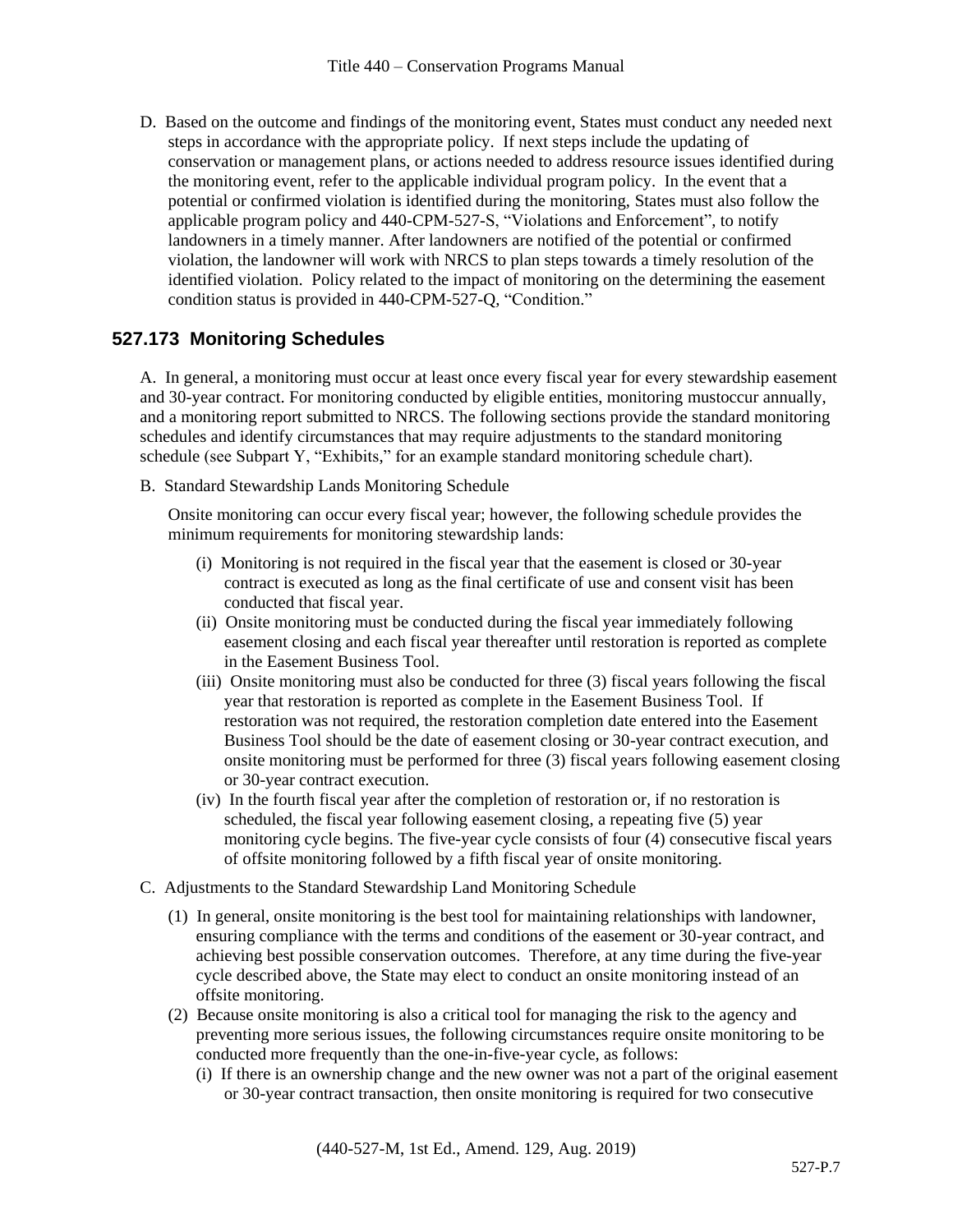fiscal years following the ownership change, after which the State may resume the fiveyear cycle.

- (ii) If an easement is actively managed and requires oversight, then onsite monitoring is required for two consecutive fiscal years after new management recommendations are prescribed. If the prescribed management is followed during the two years of onsite monitoring, the State may resume the five-year cycle.
- (iii) If a CUA is issued for an activity that requires oversight (grazing, haying, or food plots, or for a new activity that has not been previously authorized through a CUA), then onsite monitoring is required for two consecutive fiscal years after the is CUA approved. If the landowner is implementing the activities in accordance with the CUA, the State may resume the five-year cycle.
- (iv) If a CUA is issued for an activity that had been previously authorized through another CUA, but the prescription for conducting the activity has changed, then onsite monitoring is required in the fiscal year following the authorization.
- (v) Onsite monitoring is required during the fiscal years when there is an unresolved violation and for the two fiscal years following a cured violation. If there are no issues found during the two years of onsite monitoring following the cured violation, the State may resume the five-year cycle described above.
- (vi) Onsite monitoring is required in the fiscal year of a potentially damaging event (e.g., severe storm, hurricane, dam breach, etc.) to document the change in the baseline condition or to update the easement management plan.
- (vii) A documented observation may have further action by NRCS and require an onsite monitoring.
- D. Standard Nonstewardship Lands Monitoring Schedule

For all nonstewardship lands, the eligible entity is required to submit an annual monitoring report to NRCS every fiscal year.

- (i) For all nonstewardship GRP easements, NRCS is required to complete an onsite monitoring every 1 in 5 fiscal years, beginning the fiscal year following easement acquisition, with the eligible entity.
- (ii) For all nonstewardship lands enrolled through ACEP-ALE and FRPP, all annual monitoring will be conducted by the eligible entity. NRCS may accompany the eligible entity at their request during an onsite monitoring. NRCS does not conduct its own monitoring of these easements unless NRCS determines it must exercise the United States right of enforcement or to review highly erodible cropland plans. States must contact the national program manager for additional guidance prior to NRCS conducting independent monitoring on an ACEP-ALE easement.

## **527.174 Business Tools, Reporting, and Document Management Requirements**

A. All stewardship land monitoring must be documented in the Easement Business Tool within the same fiscal year the monitoring was performed to be in compliance with this policy. All nonstewardship land monitoring must be documented in the Easement Business Tool. The monitoring date is considered to be the date monitoring is completed. The monitoring methods are described in section 527.172B.

- B. Easement Business Tool
	- (1) Timelines for Data Entry
		- (i) For stewardship land monitoring performed by NRCS or contractor, the monitoring must be documented by NRCS in the Easement Business Tool within 60 days of the m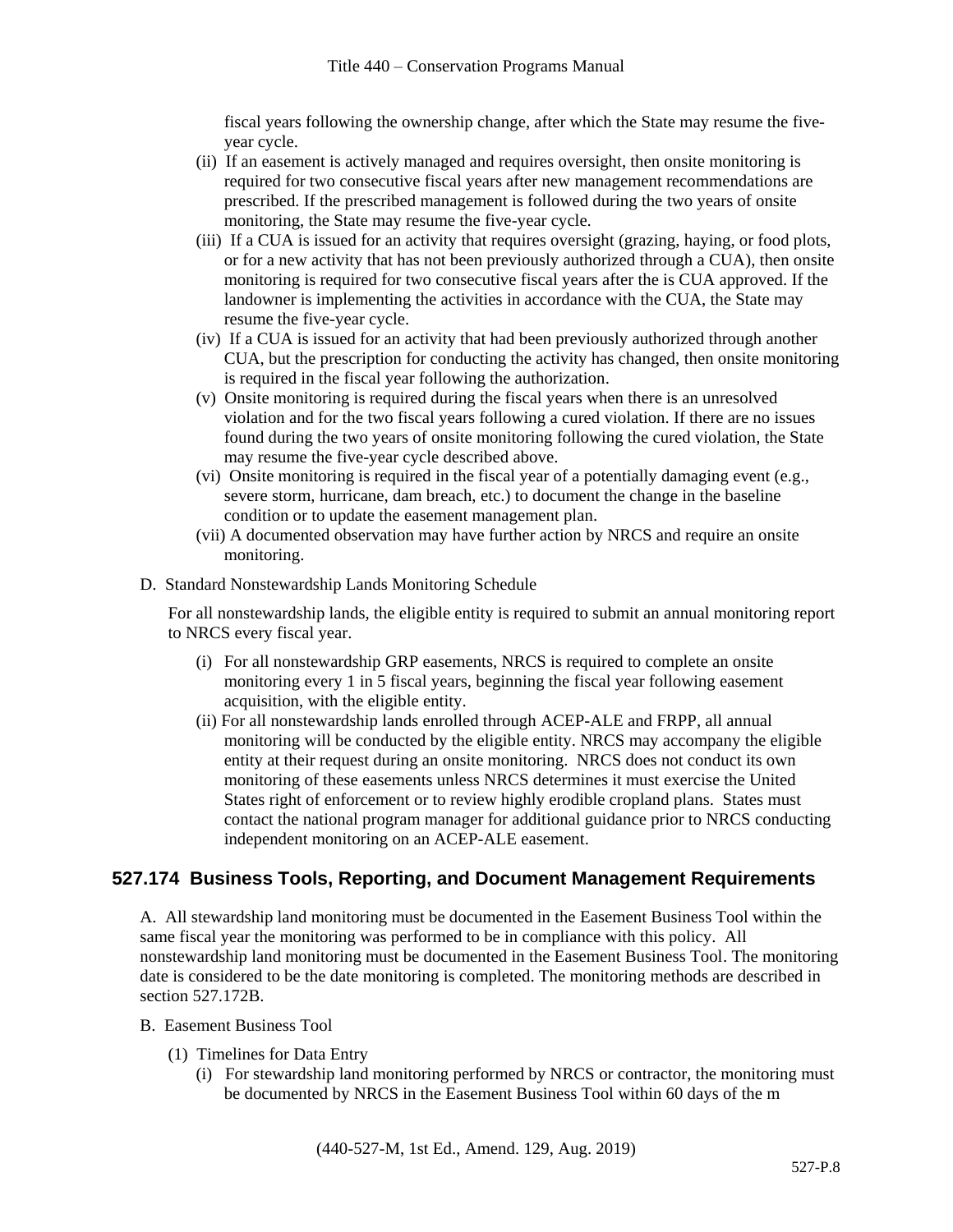completion or by September 30 of the fiscal year or the prior to the last date of Easement Business Tool access at the end of the fiscal year.

- (ii) For nonstewardship land monitoring performed by entity, the monitoring must be documented by NRCS in the Easement Business Tool within 60 days of receipt of the report.
- (2) Documentation in Easement Business Tool includes the creation and completion of a monitoring and record, including answering the questions required based on the monitoring method, and the upload of "Annual Monitoring Worksheet" or eligible entity monitoring report.
- (3) Upon entry of the monitoring data into Easement Business Tool, the condition status of the stewardship land easement will be automatically generated according to 440-CPM-527-Q, "Condition," where applicable.
- B. Reporting
	- (1) For stewardship lands, the monitoring information entered into the Easement Business Tool and the resultant system-generated easement condition status will be used as the basis for complying with the financial reporting requirements under the Statement of Federal Financial Accounting Standards 29 (SFFAS 29).
	- (2) The agency relies solely on the monitoring data entered by States in the Easement Business Tool as the official source of data from which it queries and submits the required annual financial reports. If data is not entered in the Easement Business Tool by the established timeline the monitoring is not completed. Each fiscal year the State conservationist, regional conservationist, and Chief are provided a list of the incomplete monitoring.
- C. Document Management
	- (1) All entity monitoring reports and annual monitoring worksheets must be uploaded into Easement Business Tools.
	- (2) States may keep a hard copy of the "Annual Monitoring Worksheet" and entity monitoring reports in their State office easement files in addition to the electronic copy uploaded to the Easement Business Tool. Hard copies of the monitoring documentation should be stored in fireproof safes during remediation of violations, appeals, and potential litigation.

## **527.175 Quality Assurance**

A. Annual Monitoring Worksheets, eligible entity monitoring reports, and accompanying photos, maps, notes, or other documents, must be reviewed annually by an NRCS employee according to the State quality assurance plan. The information in the monitoring documents should be compared with the data reported in the Easement Business Tool for accuracy. Based on the State quality assurance plan, this review may be conducted on all or a subset of the monitoring documents completed for the fiscal year being reviewed.

B. Monitoring for which NRCS is responsible may be conducted by non-NRCS personnel through agreements, contracts, or, under ACEP-WRE only, through formal delegations. These formal delegations are detailed in 440 CPM\_528.100 D. Monitoring completed for NRCS by a third party, through a contract or agreement, the monitoring documents, including the "Annual Monitoring Worksheet," must be reviewed by an NRCS employee as required in the terms of the contract or agreement and in addition to reviews conducting in accordance with the State quality assurance plan.

C. NRCS employees must ensure potential or confirmed noncompliance activities identified in any annual monitoring worksheets or coopering entity monitoring reports are acted upon in a timely manner. Timeliness for notifying landowners of noncompliance with deed terms are detailed in 440- CPM-527-S, "Violations and Enforcement."